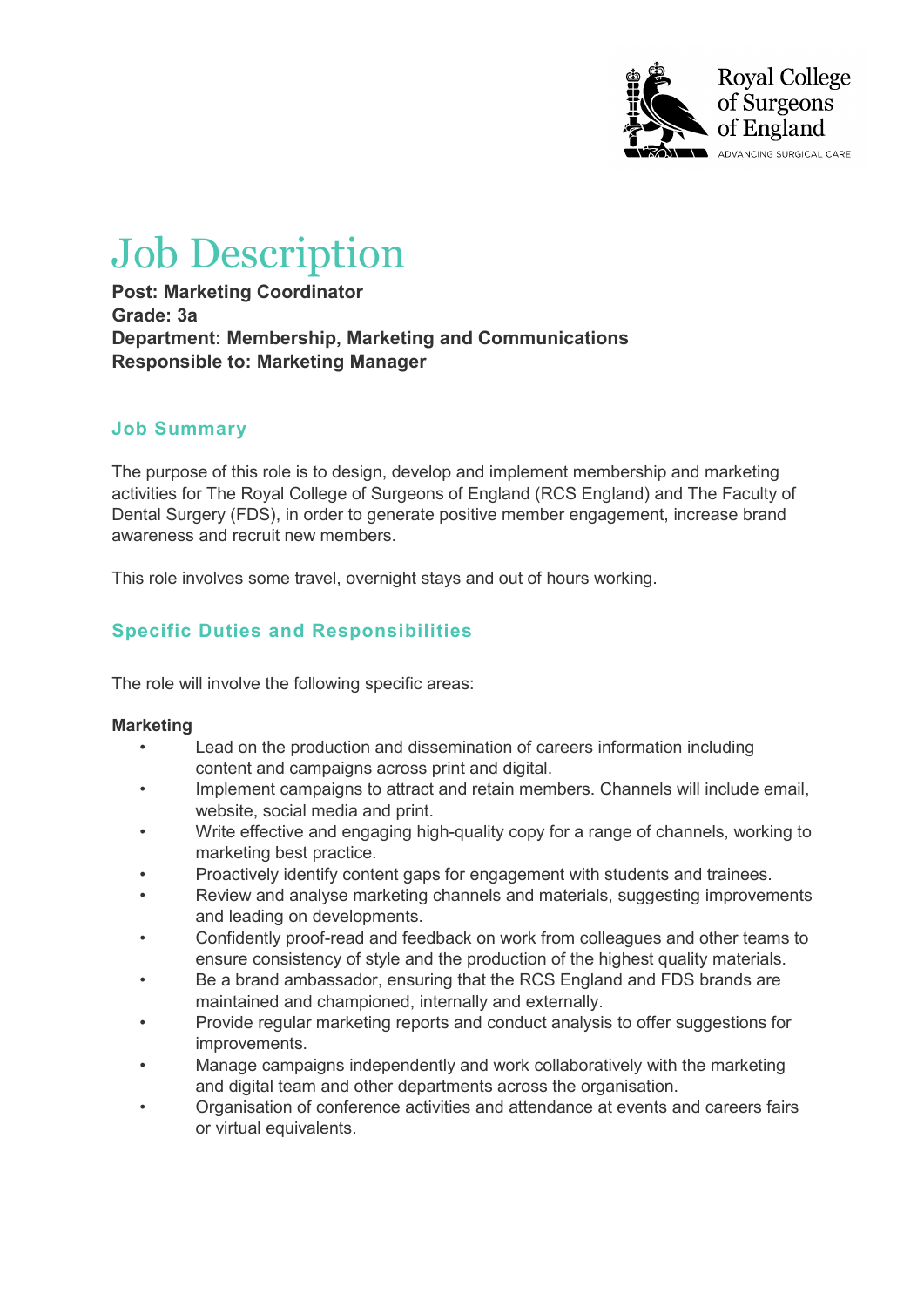

#### **Membership engagement and administration**

- Administer, organise and develop RCS England and FDS member committees including the Sustainability in Surgery (SiS) group.
- Attend FDS Board meetings quarterly to present marketing progression and upcoming campaigns.
- Develop positive working relationships with staff and key stakeholders.

#### **General**

- Actively seek to gain a thorough understanding of the FDS membership base and the issues affecting them.
- Prepare papers or write minutes for committees as required.
- Manage and respond to member and customer enquiries in a timely manner by email, phone and online.
- Data manipulation and analysis.
- Any other tasks as deemed appropriate by the Marketing Manager.

**This job description will be subject to review in the light of changing circumstances and may include other duties and responsibilities as may be determined. It is not intended to be rigid or inflexible but should be regarded as providing guidelines within which the individual works.**

**The Royal College of Surgeons of England is an Equal Opportunities Employer.**

**All College employees are responsible for records held, created or used as part of their work including patient/client, corporate and administrative records whether paper-based or electronic, which also includes emails. Records should be managed and stored appropriately and should in all cases comply with the requirements of the Data Protection Act 2018 and the General Data Protection Regulation. Employees should have read and understood the College's Data Protection Policy and Records Management Policy and should follow all agreed records management and data protection procedures, seeking advice where necessary.**